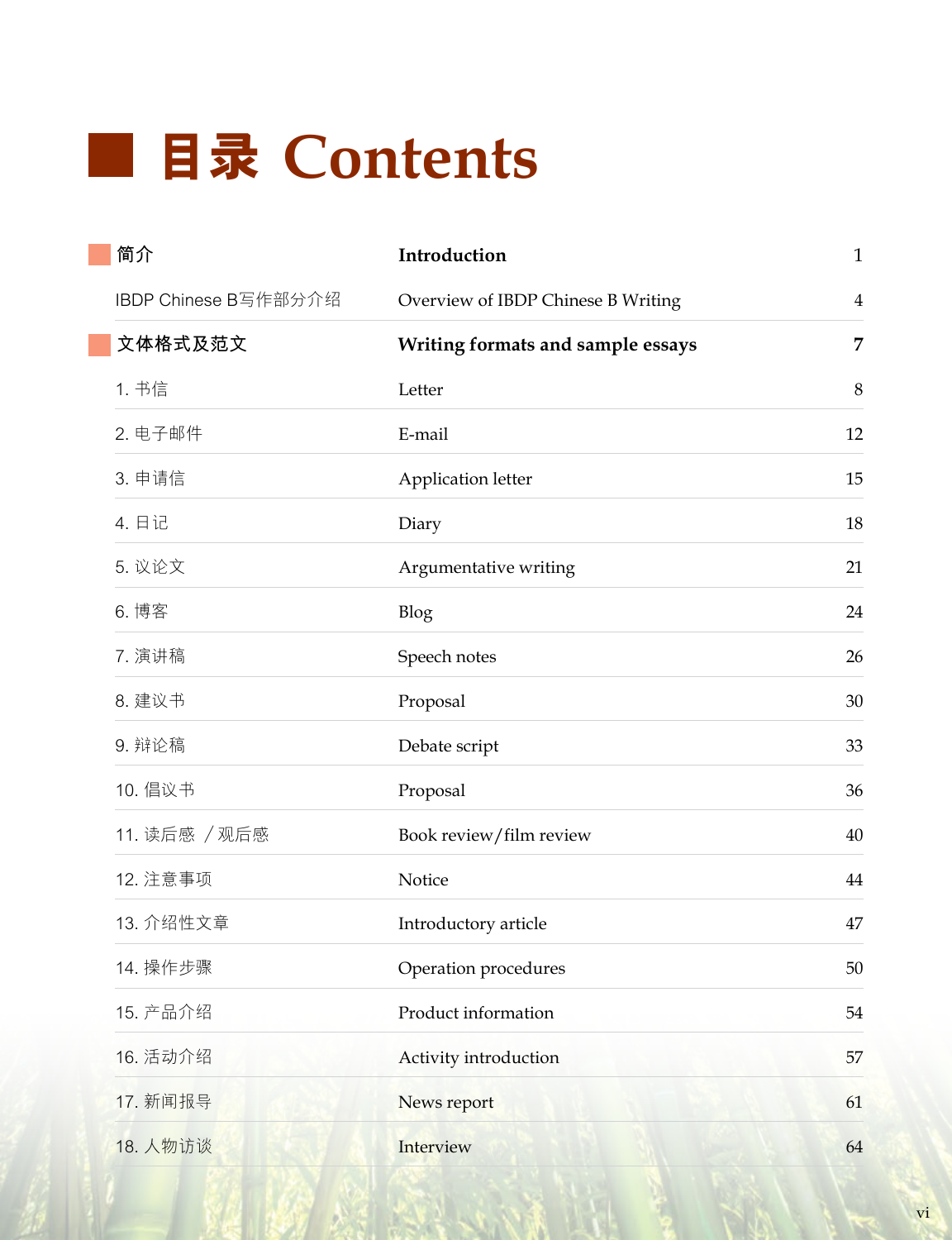| 选修主题       | Option topics              |    |
|------------|----------------------------|----|
| 文化的多样性     | <b>Cultural diversity</b>  | 69 |
| 1.1 人体美的概念 | Concept of physical beauty | 70 |
| 1.2 语言多样性  | Language diversity         | 81 |

| 2 风俗与传统          | <b>Customs and traditions</b>             | 93  |
|------------------|-------------------------------------------|-----|
| 2.1 庆典、社会事件和宗教事件 | Celebrations, social and religious events | 94  |
| 2.2 中国传统饮食       | Chinese traditional food and drinks       | 105 |
| 2.3 中国的礼仪礼节      | Chinese etiquette                         | 117 |

| 3 健康     | Health                     | 129 |
|----------|----------------------------|-----|
| 3.1 保健服务 | Health services            | 130 |
| 3.2 流行病  | Epidemic disease           | 146 |
| 4 休闲     | Leisure                    | 159 |
| 4.1 娱乐消遣 | Entertainment and pastimes | 160 |

| 4.2 体育运动 | Sports activities | 170 |
|----------|-------------------|-----|
| 4.3 旅行   | Travel            | 183 |

| 5 科学与技术          | Science and technology                     | 195  |
|------------------|--------------------------------------------|------|
| 5.1 科技的影响        | Influence of science and technology        | 196. |
| 5.2 信息技术对社会产生的影响 | Social influence of information technology | 207. |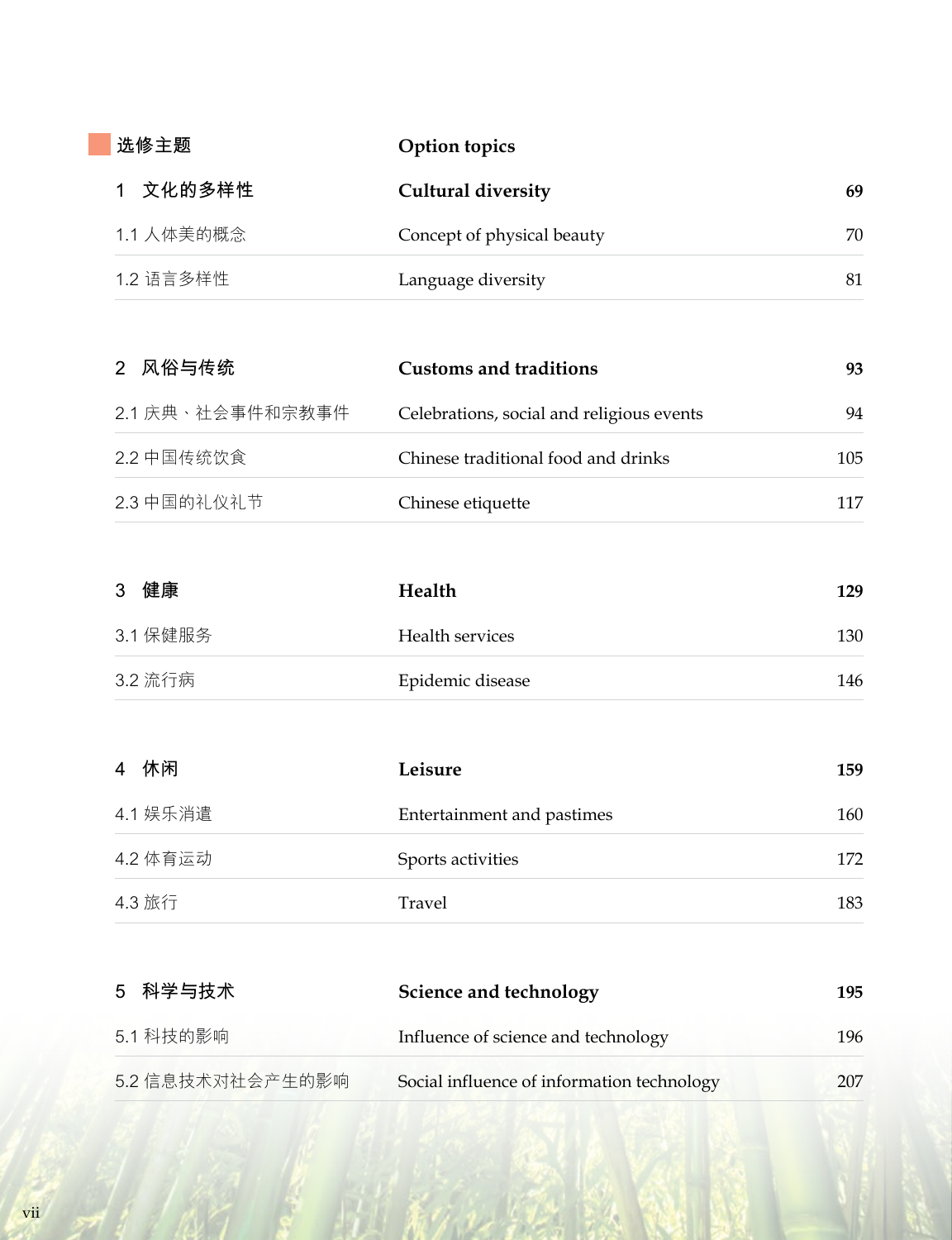| 核心主题     | Core topics             |     |
|----------|-------------------------|-----|
| 交流与媒体    | Communication and media | 219 |
| 1.1 互联网  | The Internet            | 220 |
| $1.2$ 广告 | Advertisement           | 224 |

| 2 全球性问题       | <b>Global</b> issues                   | 229 |
|---------------|----------------------------------------|-----|
| 2.1 全球化       | Globalization                          | 230 |
| 2.2 国际组织与国际问题 | International organizations and issues | 235 |
| 2.3 毒品        | Drugs                                  | 239 |
| 2.4 环境保护      | Environmental protection               | 243 |

| 3 社会关系 | Social relationships              | 247 |
|--------|-----------------------------------|-----|
| 3.1 关系 | Relationships                     | 248 |
| 3.2 教育 | Education                         | 252 |
| 练习及范文  | <b>Exercise and sample essays</b> | 257 |
| 学生作文   | Students' essays                  | 267 |

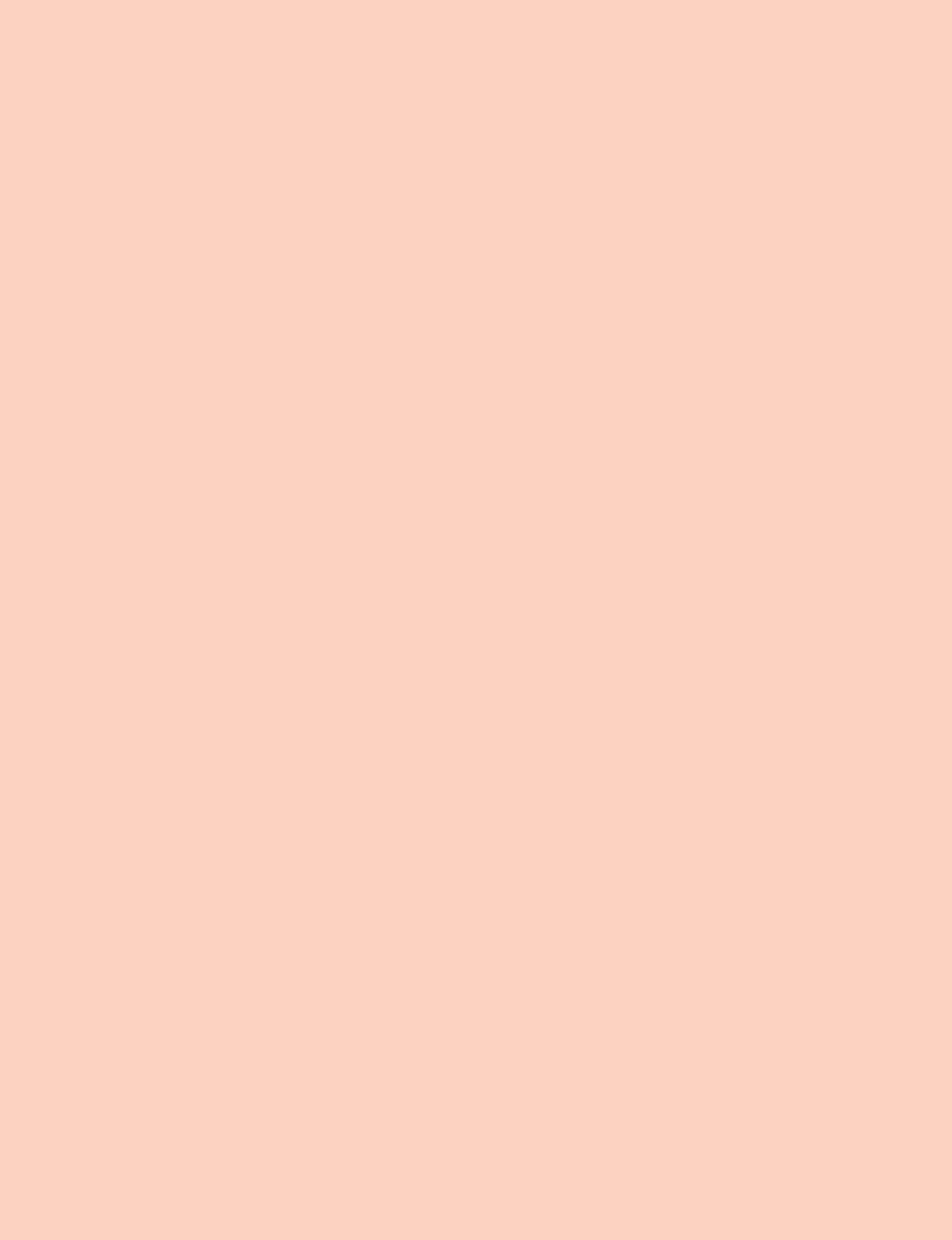# **Writing formats and sample essays**

# **文 體 格 式 及 範 文**

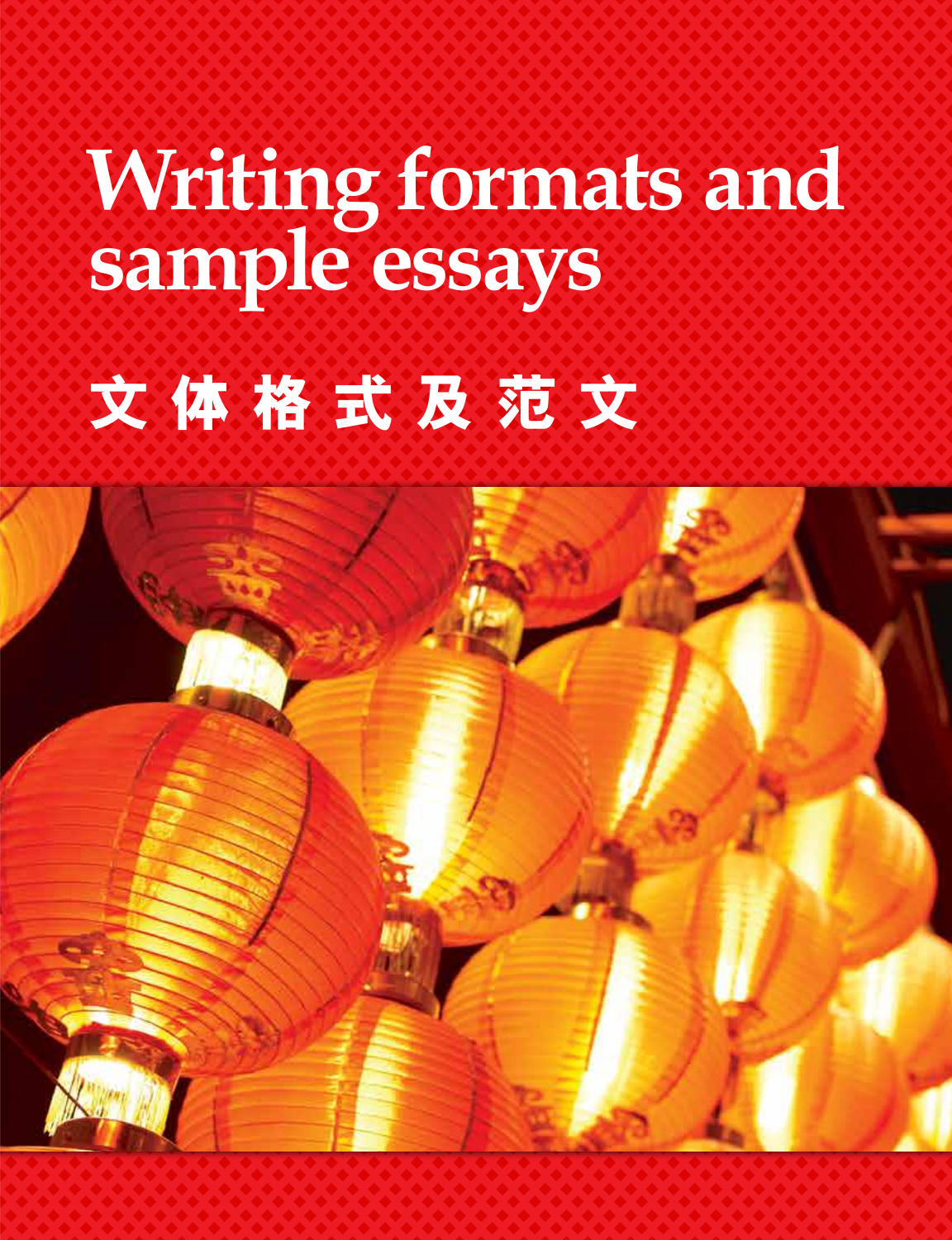

### **文體介紹**

书信就是我们通常说的私人信件,结构如下:

|       | 要顶格写,后面跟冒号":"                        |
|-------|--------------------------------------|
| 称谓语   | 亲爱的爸爸:                               |
|       | 尊敬的校长:                               |
|       | 要空两格写                                |
| 开首语   | 你好!好久不见了!你过得好吗?                      |
|       | 你好/你们好!好久不见了!我非常想念你,最近一切都好吗?         |
| 正文    | 要空两格开始写                              |
|       | 要空两格开始写                              |
| 结束语   | 好了,不多说了,我要做功课去了!期待你的回信。              |
|       | 希望我的意见对你有用,等着/期待你的回信。                |
|       | 要空格写                                 |
| 祝福语   | 祝你生活愉快 / 身体健康 / 学业进步 / 早日康复 / 工作顺利 ! |
|       | 在右下角写                                |
| 署名和日期 | 正式信件需写全名,非正式信件不冠上姓。<br>日期应为年、月、日。    |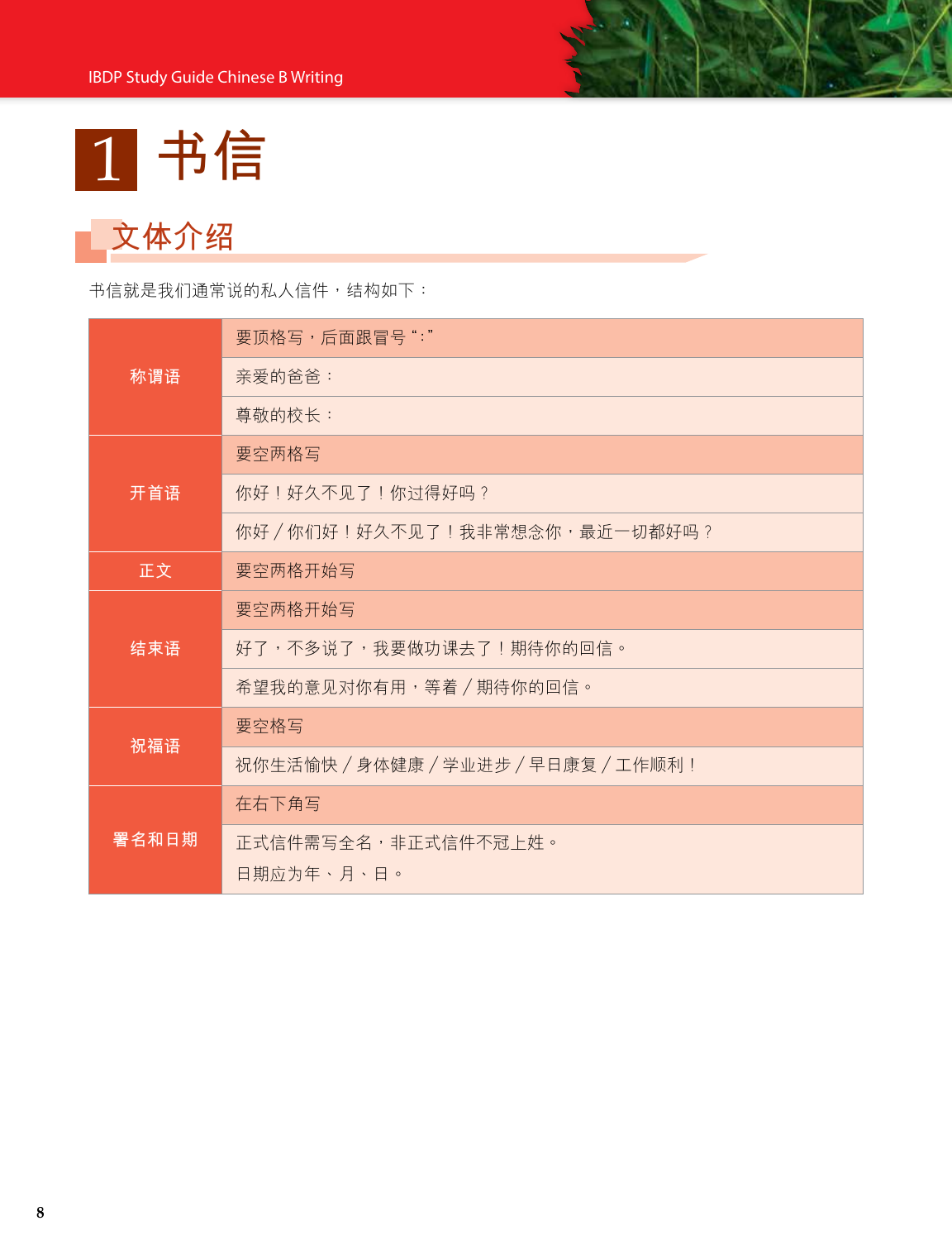## 1 Letter

#### **Text type introduction**

A general letter is also called a personal letter. It has the following structure:

|                              | Start at the beginning of the line                                                                                                            |
|------------------------------|-----------------------------------------------------------------------------------------------------------------------------------------------|
| <b>Salutation</b>            | Dear Dad,                                                                                                                                     |
|                              | Honorable headmaster,                                                                                                                         |
|                              | Indent two spaces                                                                                                                             |
| Opening                      | Hello! Long time no see! How's life going?                                                                                                    |
|                              | Hello! Long time no see! I miss you very much. How has everything been recently?                                                              |
| <b>Body</b>                  | Indent two spaces for each new paragraph                                                                                                      |
|                              | Indent two spaces                                                                                                                             |
| <b>Ending</b>                | I still have so much to say, but I have to do my homework now! Looking forward to<br>your reply.                                              |
|                              | I hope my advice is helpful to you. Looking forward to your reply.                                                                            |
|                              | Indent two spaces                                                                                                                             |
| <b>Blessing</b>              | Wish you a cheerful life! / Wish you good health! / Wish you progress in your study!<br>/ Get well soon! / Wish everything goes well at work! |
|                              | Bottom right at the end of the letter                                                                                                         |
| <b>Signature</b><br>and date | Write your name in full if it is a formal letter and only your first name if it is an informal<br>letter.<br>Date: Year / month / date        |

 $\overline{\mathcal{L}}$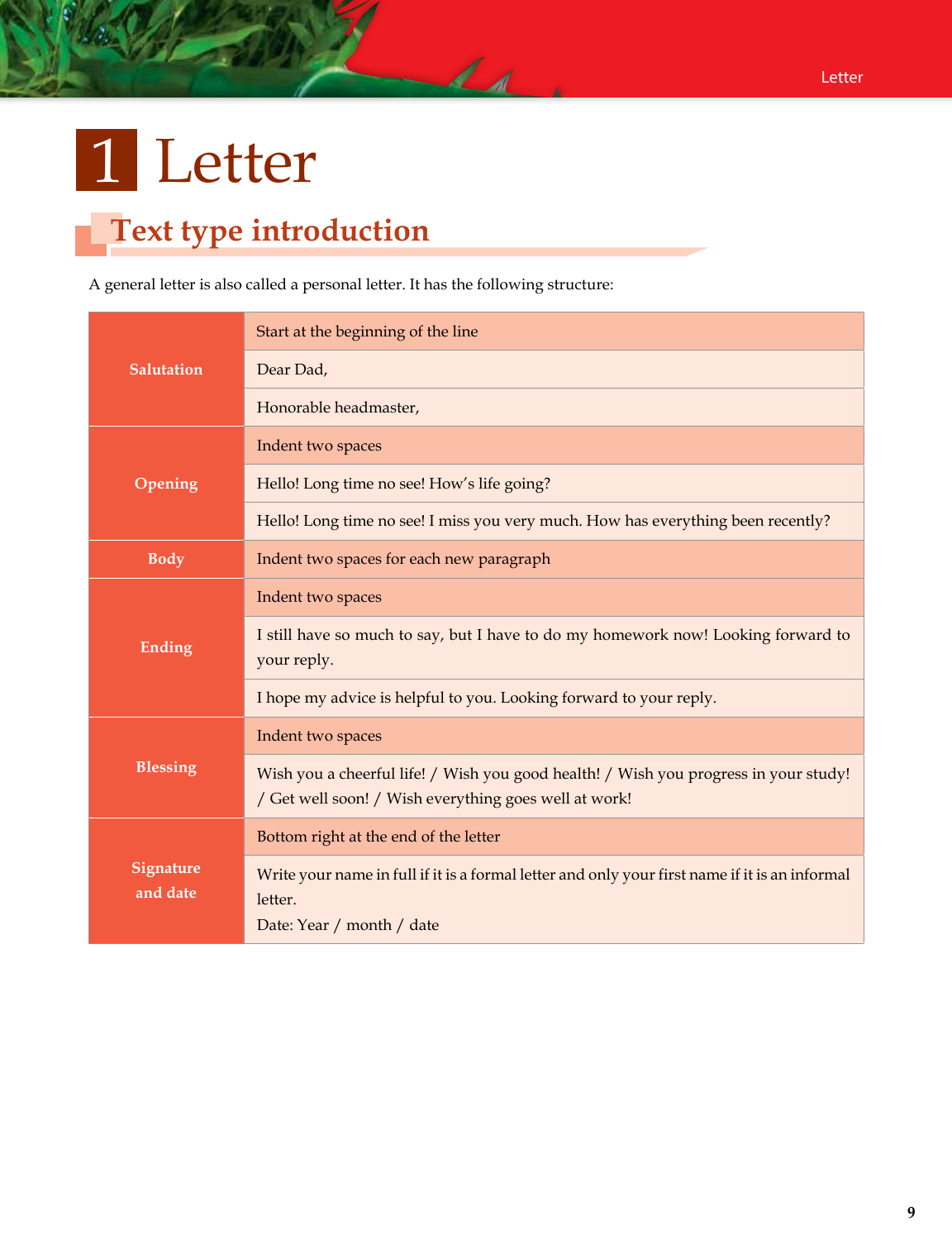

尊敬的校长 / 老师: 亲爱的爸爸 / 老师 / 表姐 / 小明:

- 1、您好 / 你好 / 你们好 ! 好久不见了 ! 我非常想念你,最近一切都好吗 ?
- 2、您好 / 你好 / 你们好 ! 很久没有收到你的来信了,很是挂念。
- 3、您好 / 你好 / 你们好 ! 你的信我上个星期就收到了, 但是我最近很忙, 到现在才 有空回信,真对不起!你在信中提到……
- 4、你好 / 你们好 ! 很高兴收到你的信。你在信中提到……



1、好了,不多说了,我要写作业了!期待你的回信。 2、希望我的意见对你有用,等着 / 期待你的回信。

3、对于这件事你有什么看法呢?我很希望听听你的意见。

4、祝你們能夠早日恢復正常生活。

 祝 生活愉快, 学业进步!/ 身體健康,工作順利! / 早日康復!

儿子 / 朋友 / 学生

名字

X年X月X日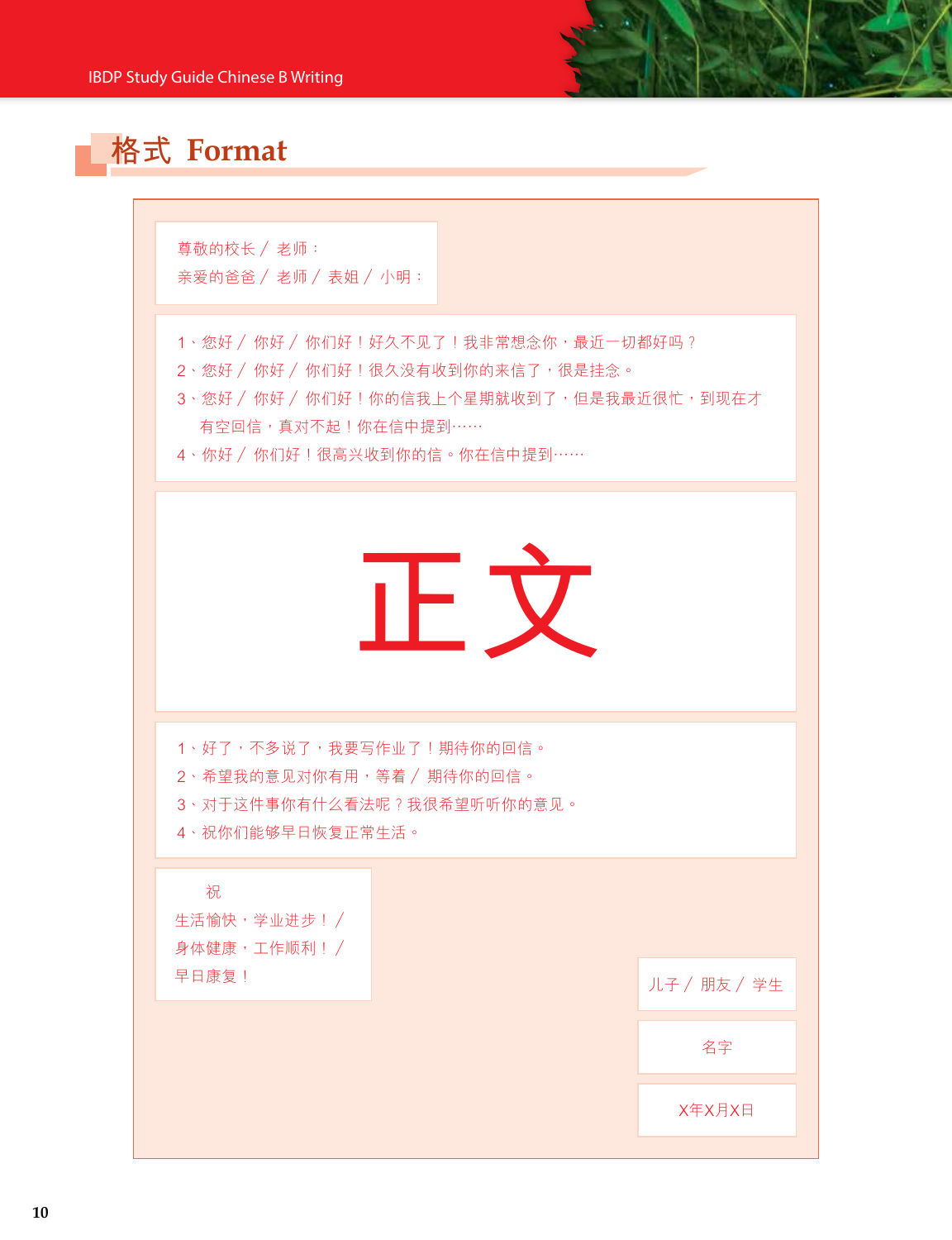#### **範文 Sample essay**

你的朋友小美刚刚失恋了,请写一封信安慰她,并鼓励她好好生活。(SL)

 $d - d$ 

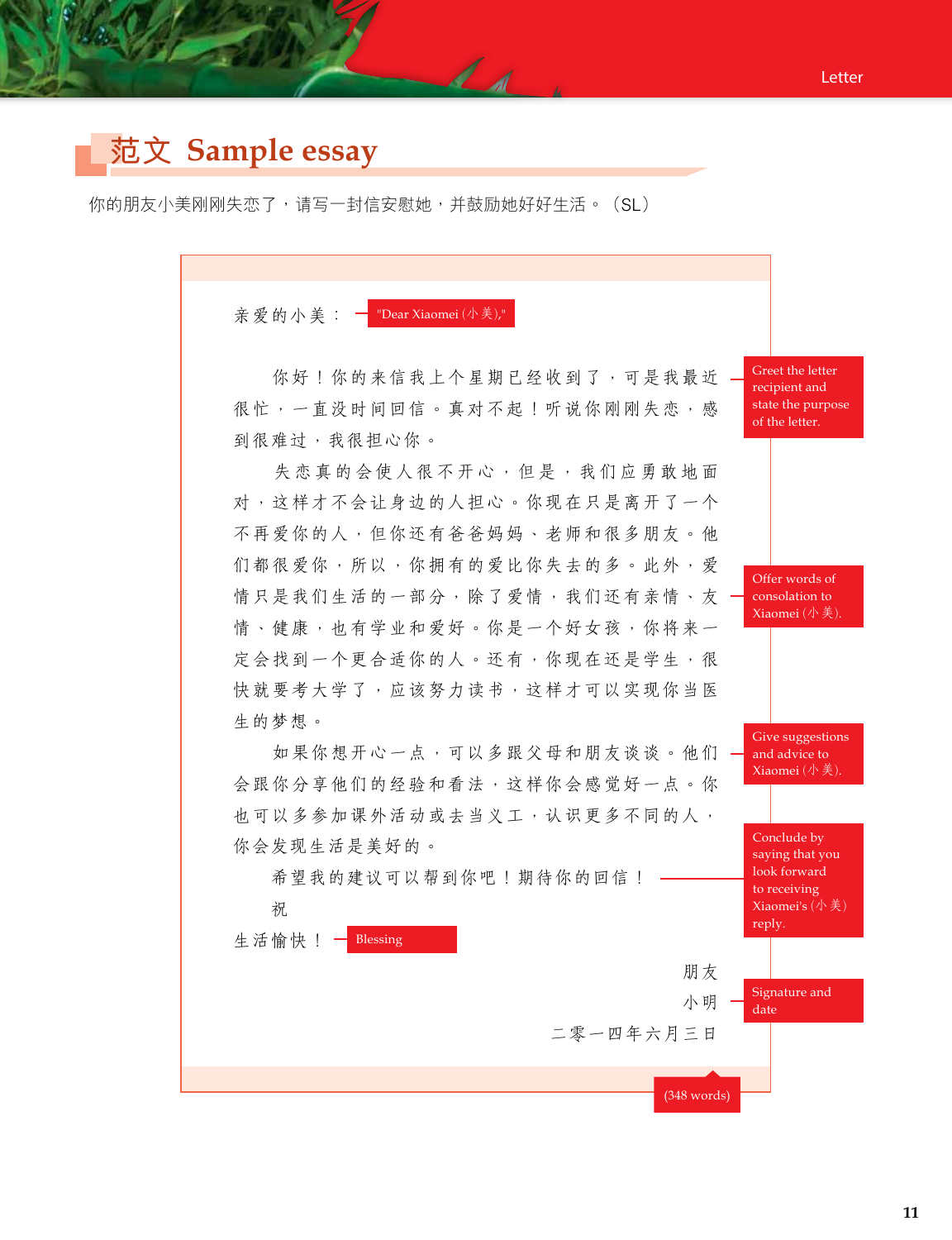2 **電子郵件**

電子郵件指使用者之間通過互聯網發出或收到的信件。

电子邮件必须标明以下几个方面:

• 寄件人電郵

**文體介紹**

- 收件人電郵
- 主題
- 日期(年、月、日/星期/具体时间)
- 祝詞
- 署名

電子郵件的正文和一般的書信格式一樣。

## 2 E-mail

#### **Text type introduction**

An e-mail is a letter exchanged between users via the Internet.

In writing an e-mail, the following information should be included:

- Sender's e-mail address
- Recipient's e-mail address
- Subject
- Date (Year month date / day / time)
- Blessing
- Signature

The format of an e-mail is the same as that of a letter.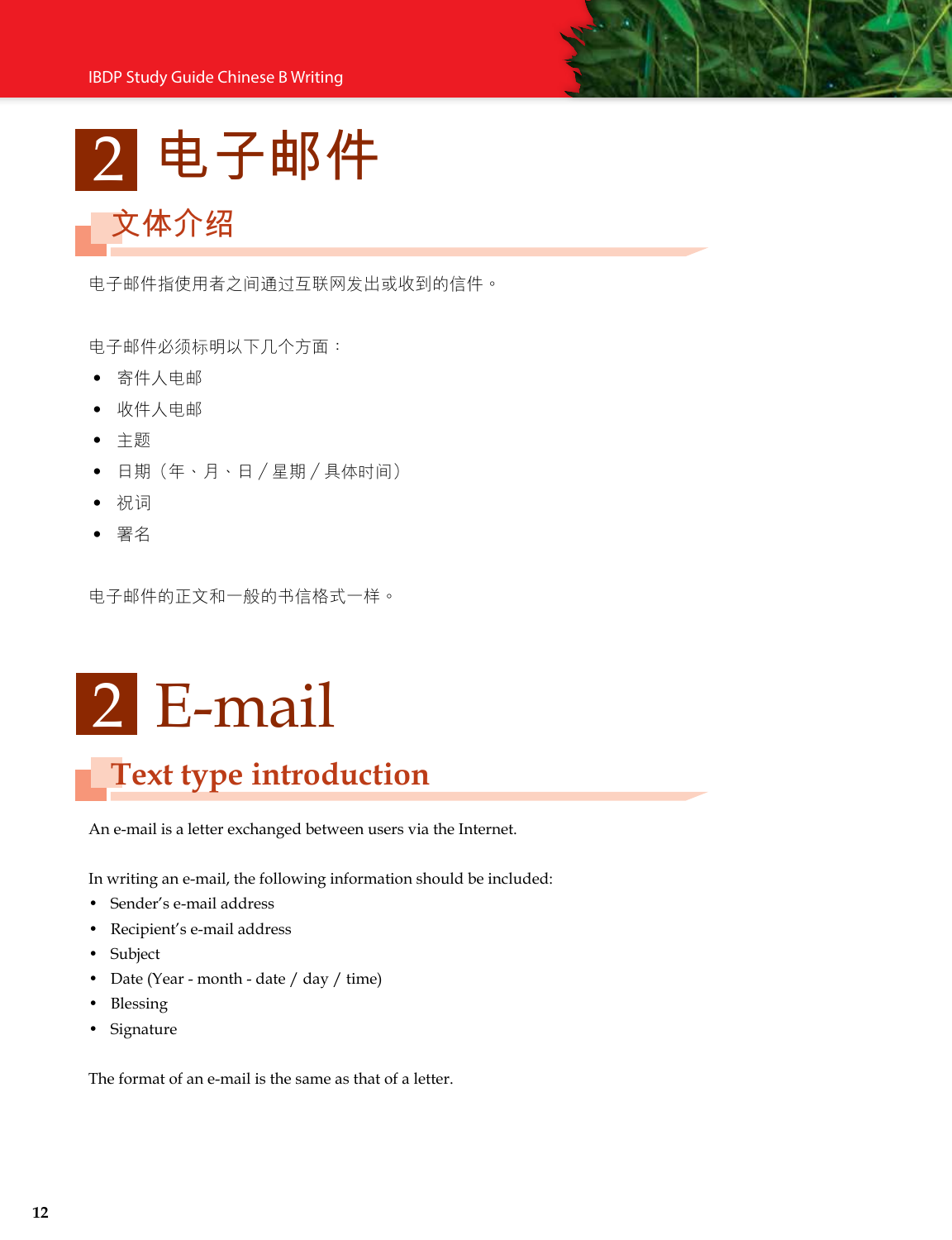#### **格式 Format**

寄件人:xxx@email.com 收件人:yyy@email.com 主題:XXXXXXXX 日期:X年X月X日 星期X 上午 X:X

尊敬的校长 / 老师: 亲爱的爸爸 / 老师 / 表姐 / 小明:

1、您好 / 你好 / 你们好 ! 好久不见了 ! 我非常想念你,最近一切都好吗 ?

- 2、您好 / 你好 / 你们好 ! 很久没有收到你的邮件了, 很是挂念。
- 3、您好 / 你好 / 你们好 ! 你的邮件我上个星期就收到了, 但是我最近很忙, 到现在 才有空回邮件,真对不起!你在邮件提到……

A - A

4、你好 / 你们好 ! 很高兴收到你的邮件。你在邮件中提到……



1、好了,不多说了,我要写作业了!期待你的回复。

2、希望我的意见对你有用,等着 / 期待你的回复。

- 3、对干这件事你有什么看法呢?我很希望听听你的意见。
- 4、祝你們能夠早日恢復正常生活。

祝

生活愉快, 学业进步!/ 身體健康,工作順利! / 早日康復!

儿子 / 朋友 / 学生

名字